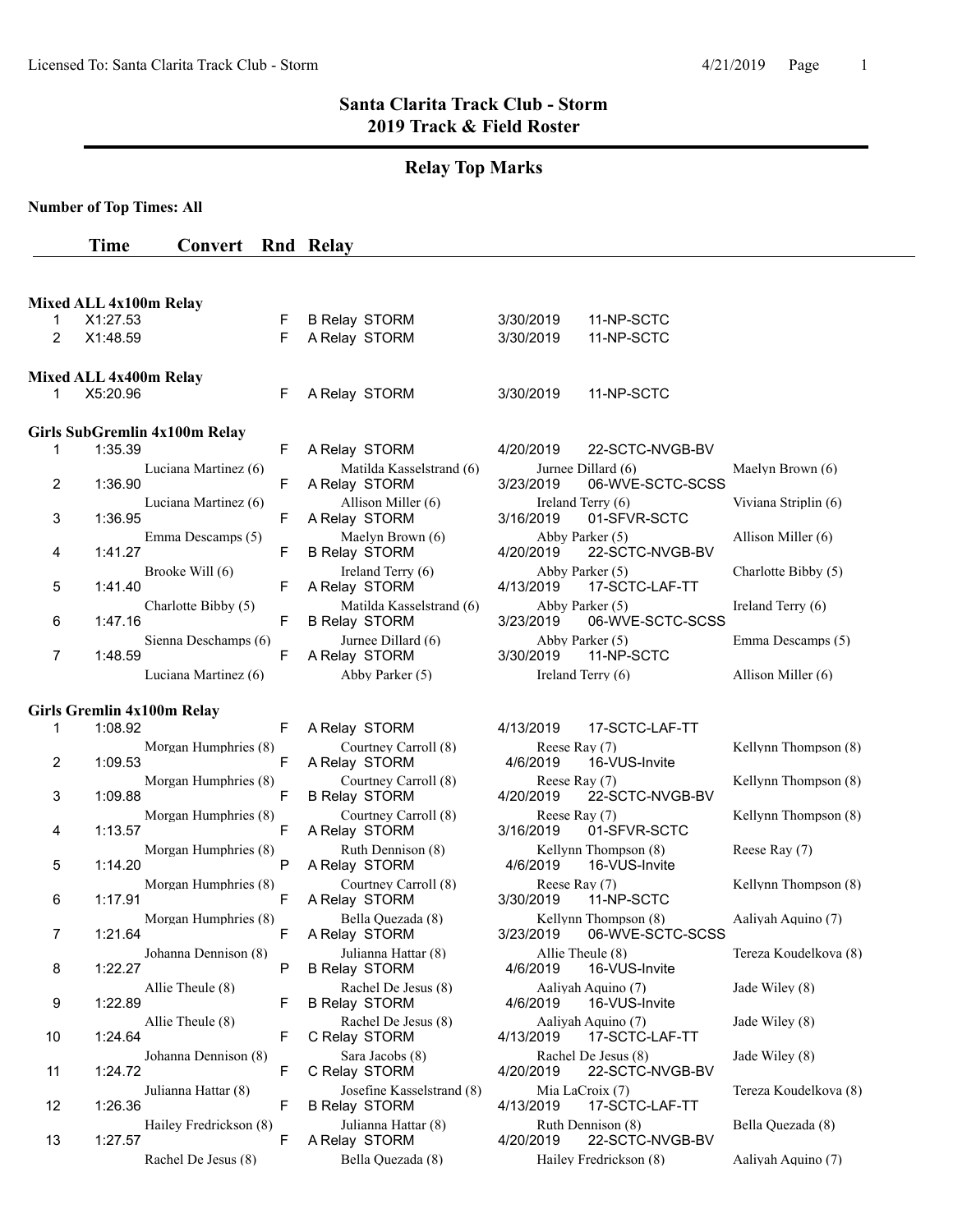# **Relay Top Marks**

### **Number of Top Times: All**

|                | <b>Time</b>               | Convert               |   | <b>Rnd Relay</b>                                        |                                                                |                                 |
|----------------|---------------------------|-----------------------|---|---------------------------------------------------------|----------------------------------------------------------------|---------------------------------|
| 14             | 1:28.15                   |                       | F | <b>B Relay STORM</b>                                    | 3/16/2019<br>01-SFVR-SCTC                                      |                                 |
| 15             | 1:28.85                   | Allie Theule (8)      | F | Sara Jacobs (8)<br><b>B Relay STORM</b>                 | Mia LaCroix (7)<br>3/23/2019<br>06-WVE-SCTC-SCSS               | Julianna Hattar (8)             |
| 16             | 1:30.82                   | Jillian Wiley (7)     | F | Talyah Lawrie (8)<br>D Relay STORM                      | Rachel De Jesus (8)<br>17-SCTC-LAF-TT<br>4/13/2019             | Kellynn Thompson (8)            |
| 17             | 1:32.42                   | Jillian Wiley (7)     | F | Peyton Ondras (8)<br>D Relay STORM                      | Meg Trujillo (8)<br>22-SCTC-NVGB-BV<br>4/20/2019               | Talyah Lawrie (8)               |
| 18             | 1:33.42                   | Riloh Terry (7)       | F | Jade Wiley (8)<br>C Relay STORM                         | Johanna Dennison (8)<br>3/23/2019<br>06-WVE-SCTC-SCSS          | Jillian Wiley (7)               |
| 19             | 1:35.68                   | Ruth Dennison (8)     | P | Mia LaCroix (7)<br>C Relay STORM                        | Tiffany Teymouri (7)<br>4/6/2019<br>16-VUS-Invite              | Jade Wiley (8)                  |
| 20             | 1:35.75                   | Jillian Wiley (7)     | F | Talyah Lawrie (8)<br>C Relay STORM                      | Tiffany Teymouri (7)<br>3/16/2019<br>01-SFVR-SCTC              | Mia LaCroix (7)                 |
| 21             | 1:35.82                   | Jillian Wiley (7)     | F | Talyah Lawrie (8)<br><b>B Relay STORM</b>               | Rachel De Jesus (8)<br>3/30/2019<br>11-NP-SCTC                 | Hailey Fredrickson (8)          |
|                |                           | Mia LaCroix (7)       |   | Peyton Ondras (8)                                       | Johanna Dennison (8)                                           | Rachel De Jesus (8)             |
|                | Girls Bantam 4x100m Relay |                       |   |                                                         |                                                                |                                 |
| $\mathbf{1}$   | 1:05.12                   |                       | F | A Relay STORM                                           | 16-VUS-Invite<br>4/6/2019                                      |                                 |
| $\overline{c}$ | 1:05.61                   | Eden De Jesus (10)    | F | Lyric Scott (9)<br>A Relay STORM                        | Jadyn Woods (10)<br>11-NP-SCTC<br>3/30/2019                    | Alaya Graves-Hogains (10)       |
| 3              | 1:05.76                   | Lyric Scott $(9)$     | P | Lena Brown (10)<br>A Relay STORM                        | Petra DelPrado (10)<br>4/6/2019<br>16-VUS-Invite               | Alaya Graves-Hogains (10)       |
| 4              | 1:07.13                   | Eden De Jesus (10)    | F | Lyric Scott (9)<br>A Relay STORM                        | Jadyn Woods (10)<br>4/13/2019<br>17-SCTC-LAF-TT                | Alaya Graves-Hogains (10)       |
| 5              | 1:07.44                   | Jadyn Woods (10)      | F | Mia Rubenstein (10)<br><b>B Relay STORM</b>             | Micaella Fenelon (10)<br>4/20/2019<br>22-SCTC-NVGB-BV          | Petra DelPrado (10)             |
| 6              | 1:08.12                   | Jadyn Woods (10)      | F | Micaella Fenelon (10)<br>A Relay STORM                  | Petra DelPrado (10)<br>3/16/2019<br>01-SFVR-SCTC               | Lena Brown (10)                 |
| $\overline{7}$ | 1:11.79                   | Ava George (10)       | F | Petra DelPrado (10)<br>F Relay STORM                    | Lena Brown (10)<br>3/16/2019<br>01-SFVR-SCTC                   | Micaella Fenelon (10)           |
| 8              | 1:11.84                   | Claire Miller (10)    | F | Ella Will $(9)$<br>D Relay STORM                        | Jadyn Woods (10)<br>17-SCTC-LAF-TT<br>4/13/2019                | Marlie Tucker (10)              |
| 9              | 1:12.75                   | Lena Brown (10)       | F | Mzuri Shields (9)<br><b>B Relay STORM</b>               | Sidney Stella (10)<br>3/30/2019<br>11-NP-SCTC                  | Ella Will $(9)$                 |
| 10             | 1:12.86                   | Micaella Fenelon (10) | F | Mia Rubenstein (10)<br>C Relay STORM                    | Eden De Jesus (10)<br>4/20/2019<br>22-SCTC-NVGB-BV             | Andrea Maya (10)                |
| 11             | 1:12.87                   | Ella Will $(9)$       | F | Eden De Jesus $(10)$<br>C Relay STORM                   | Mia Rubenstein (10)<br>11-NP-SCTC<br>3/30/2019                 | Emily Rivas (9)                 |
| 12             | 1:13.38                   | Antonia Shah (9)      | F | Alyssia DeGuzman (9)<br><b>B Relay STORM</b>            | Valentina Pinchinatti Puga (10)<br>4/13/2019<br>17-SCTC-LAF-TT | Jadyn Woods (10)                |
| 13             | 1:14.00                   | Eden De Jesus (10)    | F | Alyssia DeGuzman (9)<br>C Relay STORM                   | Emily Rivas (9)<br>06-WVE-SCTC-SCSS<br>3/23/2019               | Valentina Pinchinatti Puga (10) |
| $14*$          | 1:14.34                   | Mzuri Shields (9)     | F | Mia Rubenstein (10)<br>E Relay STORM                    | Eden De Jesus (10)<br>3/23/2019<br>06-WVE-SCTC-SCSS            | Alyssia DeGuzman (9)            |
| $14*$          | 1:14.34                   | Claire Miller (10)    | F | Valentina Pinchinatti Puga (10)<br><b>B Relay STORM</b> | Emily Rivas (9)<br>3/23/2019<br>06-WVE-SCTC-SCSS               | Andrea Maya (10)                |
| 16             | 1:14.54                   | Sidney Stella (10)    | F | Madeline Heinrich (10)<br>E Relay STORM                 | Antonia Shah (9)<br>3/16/2019<br>01-SFVR-SCTC                  | Jadyn Woods (10)                |
| 17             | 1:15.61                   | Sidney Stella (10)    | F | Moriah Lawrie (10)<br>A Relay STORM                     | Andrea Maya (10)<br>22-SCTC-NVGB-BV<br>4/20/2019               | Reagan Gray (10)                |
|                |                           | Andrea Maya (10)      |   | Claire Miller (10)                                      | Maddison Simpson (10)                                          | Sidney Stella (10)              |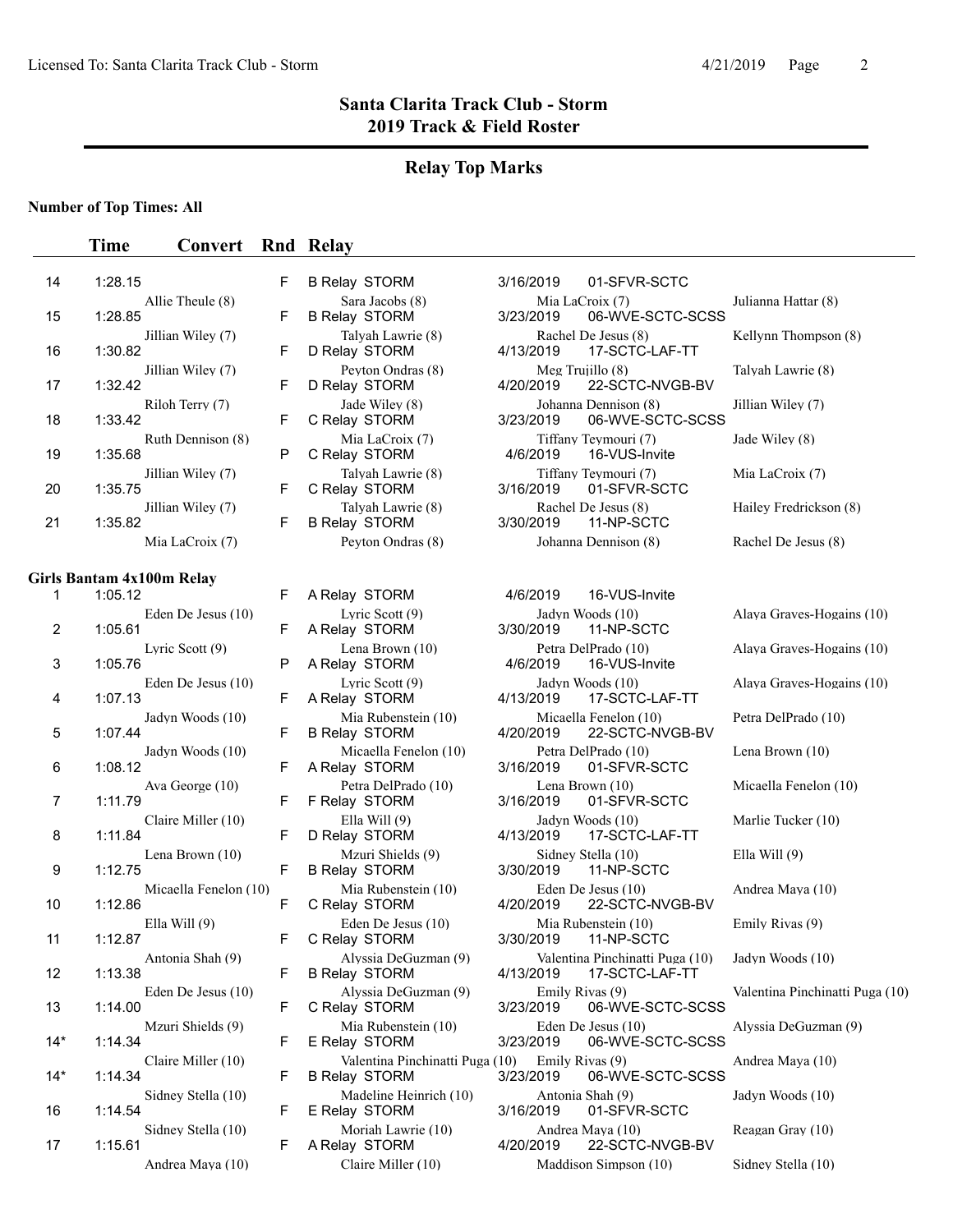### **Relay Top Marks**

#### **Number of Top Times: All**

### **Time Convert Rnd Relay** 18 1:15.74 F D Relay STORM 4/20/2019 22-SCTC-NVGB-BV Mzuri Shields (9) Alyssia DeGuzman (9) Emily Dain (10) Valentina Pinchinatti Puga (10) 19 1:16.29 F B Relay STORM 3/16/2019 01-SFVR-SCTC Mzuri Shields (9) Antonia Shah (9) Sofia Kaloustian (10) Eden De Jesus (10)<br>F C Relay STORM 3/16/2019 01-SFVR-SCTC 20 1:18.01 F C Relay STORM Tyler Bunnell (10) Amelia Roxburgh (9) Madeline Heinrich (10) Emily Dain (10) 21 1:18.88 F D Relay STORM 3/16/2019 01-SFVR-SCTC Maddison Simpson (10) Madeline Apolinario (9) Alyssia DeGuzman (9) Mia Rubenstein (10)<br>
F C Relay STORM 4/13/2019 17-SCTC-LAF-TT 22 1:19.37 F C Relay STORM 4/13/2019 17-SCTC-LAF-TT Amelia Roxburgh (9) Moriah Lawrie (10) Maddison Simpson (10) Emily Dain (10) 23 1:20.31 F D Relay STORM 3/23/2019 06-WVE-SCTC-SCSS Tyler Bunnell (10) <br>
P B Relay STORM 4/6/2019 16-VUS-Invite Emily Dain (10) 24 1:20.48 P B Relay STORM Emily Dain (10) Madeline Heinrich (10) Mzuri Shields (9) Valentina Pinchinatti Puga (10)<br>
F D Relay STORM 3/30/2019 11-NP-SCTC 25 1:21.88 F D Relay STORM 3/30/2019 11-NP-SCTC Emily Dain (10) Maddison Simpson (10) Tyler Bunnell (10) Amelia Roxburgh (9) **Girls Bantam 4x400m Relay**  1 5:59.90 F A Relay STORM 3/23/2019 06-WVE-SCTC-SCSS Emma Buchanan (10) Lyric Scott (9) Sadie Salgado (10) Alaya Graves-Hogains (10) **Girls Midget 4x100m Relay**  1 58.62 F A Relay STORM 4/13/2019 17-SCTC-LAF-TT Audrey Baird (11) Nyah Fields (12) Sarah McNeil (11) Zariah Harris (11) 2\* 59.36 **F** A Relay STORM 3/30/2019 11-NP-SCTC Mia Andrade (12) Nyah Fields (12) Sarah McNeil (11) Audrey Tait (11)<br>F B Relay STORM 3/23/2019 06-WVE-SCTC-SCSS 2\* 59.36 F B Relay STORM 3/23/2019 06-WVE-SCTC-SCSS Audrey Baird (11) Nyah Fields (12) Sarah McNeil (11) Zariah Harris (11)<br>F A Relay STORM 4/20/2019 22-SCTC-NVGB-BV 4 59.70 **F A Relay STORM 4/20/2019 22-SCTC-NVGB-BV** Audrey Baird (11) Sarah McNeil (11) Zariah Harris (11) Nyah Fields (12) 5\* 1:00.28 **F** A Relay STORM 4/6/2019 16-VUS-Invite Audrey Baird (11) Nyah Fields (12) Sarah McNeil (11) Zariah Harris (11)<br>P A Relay STORM 4/6/2019 16-VUS-Invite 5\* 1:00.28 P A Relay STORM 4/6/2019 Audrey Baird (11) Nyah Fields (12) Sarah McNeil (11) Zariah Harris (11)<br>F A Relay STORM 3/16/2019 01-SFVR-SCTC 7 1:00.68 F A Relay STORM 3/16/2019 01-SFVR-SCTC Audrey Baird (11) Nyah Fields (12) Richelle Scott (12) Zariah Harris (11)<br>F B Relay STORM 4/20/2019 22-SCTC-NVGB-BV 8 1:05.00 F B Relay STORM 4/20/2019 22-SCTC-NVGB-BV Audrey Tait (11) Sienna Weber (12) Calah Rounsaville (12) Ivanna Barba (11)<br>
F B Relav STORM 4/13/2019 17-SCTC-LAF-TT 9 1:06.71 F B Relay STORM 4/13/2019 17-SCTC-LAF-TT Sienna Weber (12) <br>
F A Relay STORM 3/23/2019 06-WVE-SCTC-SCSS 10 1:07.25 F A Relay STORM 3/23/2019 06-WVE-SCTC-SCSS Audrey Tait (11) Rachel Bucknell (11) Lucy MacDougall (12) Kayla Hargrove (12)<br>F C Relay STORM 3/23/2019 06-WVE-SCTC-SCSS 11 1:08.69 F C Relay STORM 3/23/2019 06-WVE-SCTC-SCSS Pilar Guidry (11) Ivanna Barba (11) Annabelle Amneus (12) Sienna Weber (12)<br>
F B Relay STORM 3/16/2019 01-SFVR-SCTC 12 1:10.25 F B Relay STORM 3/16/2019 01-SFVR-SCTC Gabriela Rocha (12) Anna-Lise Shah (12) Preslie Tucker (11) Annabelle Amneus (12) 13 1:10.56 F B Relay STORM 3/30/2019 11-NP-SCTC Sienna Weber (12) Anna-Lise Shah (12) Rachel Bucknell (11) Pilar Guidry (11)<br>F C Relay STORM 3/16/2019 01-SFVR-SCTC 14 1:12.07 F C Relay STORM Rachel Bucknell (11) Riley Roxburgh (11) Pilar Guidry (11) Sarah McNeil (11)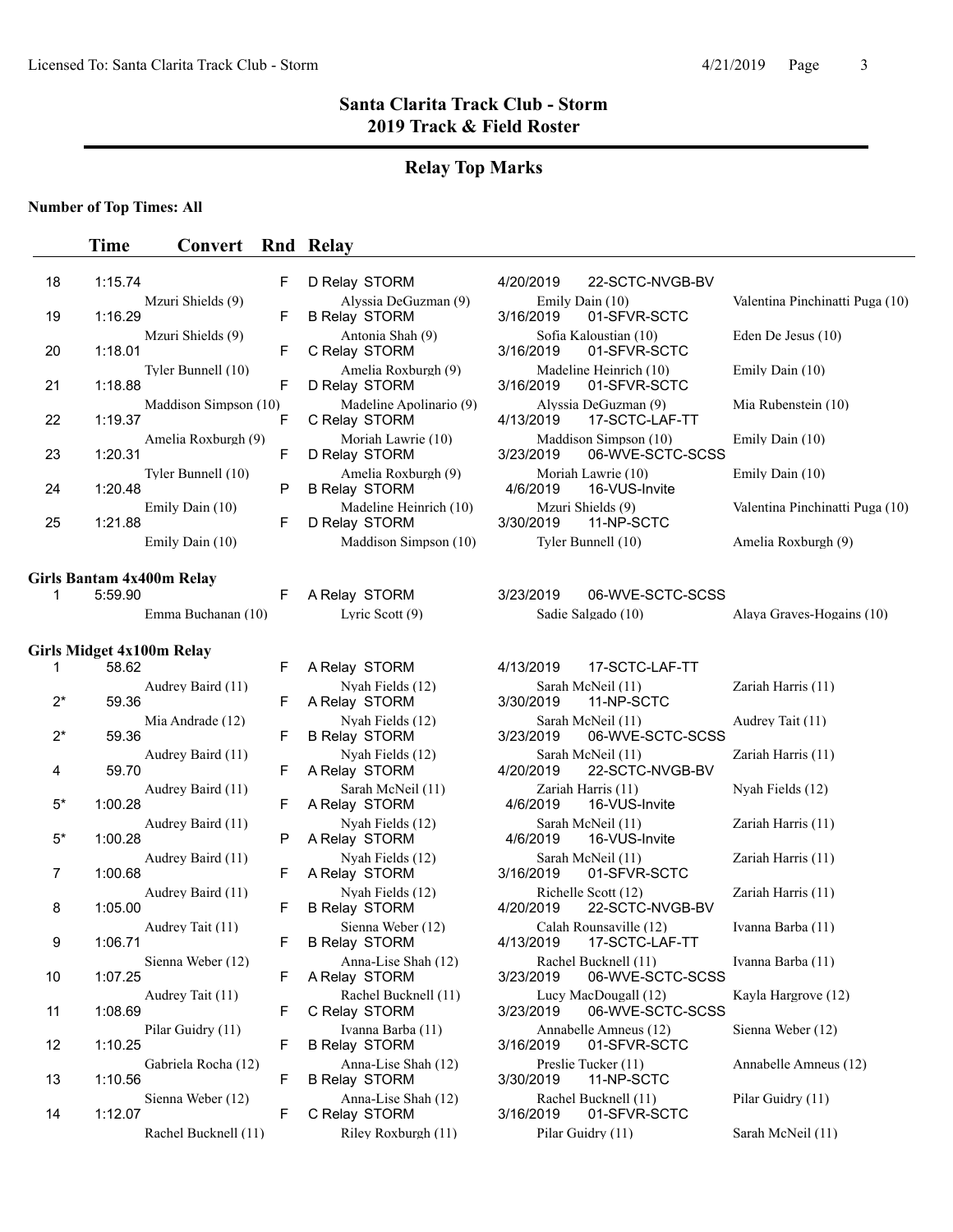# **Relay Top Marks**

**Number of Top Times: All**

### **Time Convert** Rnd Relay

|                |                                 | <b>Girls Midget 4x400m Relay</b> |   |                                             |           |                                           |                        |
|----------------|---------------------------------|----------------------------------|---|---------------------------------------------|-----------|-------------------------------------------|------------------------|
| 1              | 4:56.50                         |                                  | F | A Relay STORM                               | 4/13/2019 | 17-SCTC-LAF-TT                            |                        |
| 2              | 5:04.60                         | Audrey Baird (11)                | F | Meghan McNeil (12)<br>A Relay STORM         | 4/6/2019  | Aneres Harvey (11)<br>16-VUS-Invite       | Kayla Martinez (12)    |
| 3              | 5:06.48                         | Isabella Bruno (12)              | F | Jenna O'Sullivan (11)<br>A Relay STORM      | 3/23/2019 | Nyah Fields (12)<br>06-WVE-SCTC-SCSS      | Kayla Martinez (12)    |
| 4              | 5:08.17                         | Kayla Martinez (12)              | F | Meghan McNeil (12)<br>A Relay STORM         | 4/20/2019 | Aneres Harvey (11)<br>22-SCTC-NVGB-BV     | Audrey Baird (11)      |
| 5              | 5:20.96                         | Kayla Martinez (12)              | F | Meghan McNeil (12)<br>A Relay STORM         | 3/30/2019 | Audrey Baird (11)<br>11-NP-SCTC           | Chloe Davis (11)       |
| 6              | 5:21.15                         | Sarah McNeil (11)                | F | Isabella Bruno (12)<br><b>B Relay STORM</b> | 4/20/2019 | Chloe Davis (11)<br>22-SCTC-NVGB-BV       | Meghan McNeil (12)     |
| 7              | 5:33.43                         | Jenna O'Sullivan (11)            | F | Kayla Hargrove (12)<br><b>B Relay STORM</b> | 4/13/2019 | Megan Bertola (11)<br>17-SCTC-LAF-TT      | Isabella Bruno (12)    |
| 8              | 5:34.34                         | Sarah McNeil (11)                | F | Chloe Davis (11)<br><b>B Relay STORM</b>    | 3/23/2019 | Megan Bertola (11)<br>06-WVE-SCTC-SCSS    | Jenna O'Sullivan (11)  |
|                |                                 | Sarah McNeil (11)                |   | Megan Bertola (11)                          |           | Chloe Davis (11)                          | Jenna O'Sullivan (11)  |
|                |                                 | Girls Midget 4x800m Relay        |   |                                             |           |                                           |                        |
| 1              | 11:09.19                        |                                  | F | A Relay STORM                               | 4/6/2019  | 16-VUS-Invite                             |                        |
|                |                                 | Myla Pasley (12)                 |   | Aneres Harvey (11)                          |           | Kayla Martinez (12)                       | Jenna O'Sullivan (11)  |
|                | <b>Girls Youth 4x100m Relay</b> |                                  |   |                                             |           |                                           |                        |
| 1              | 52.37                           |                                  | F | <b>B Relay STORM</b>                        | 3/23/2019 | 06-WVE-SCTC-SCSS                          |                        |
|                |                                 | Angelina Teymouri (13)           |   | Meagan Humphries (13)                       |           | Camille Price (13)                        | Nikki Stockton (13)    |
| 2              | 52.97                           |                                  | F | A Relay STORM                               | 3/16/2019 | 01-SFVR-SCTC                              |                        |
| 3              | 53.15                           | Angelina Teymouri (13)           | F | Meagan Humphries (13)<br>A Relay STORM      | 3/30/2019 | Camille Price (13)<br>11-NP-SCTC          | Ama-Jamia Agyekum (14) |
| 4              | 53.32                           | Angelina Teymouri (13)           | F | Ama-Jamia Agyekum (14)<br>A Relay STORM     | 4/13/2019 | Camille Price (13)<br>17-SCTC-LAF-TT      | Nikki Stockton (13)    |
| $5^*$          | 54.02                           | Faith Lawrence (13)              | F | Meagan Humphries (13)<br>A Relay STORM      | 4/6/2019  | Camille Price (13)<br>16-VUS-Invite       | Nikki Stockton (13)    |
| $5^*$          | 54.02                           | Angelina Teymouri (13)           | Ρ | Meagan Humphries (13)<br>A Relay STORM      | 4/6/2019  | Camille Price (13)<br>16-VUS-Invite       | Nikki Stockton (13)    |
| $\overline{7}$ | 57.06                           | Angelina Teymouri (13)           | F | Meagan Humphries (13)<br>C Relay STORM      | 3/23/2019 | Camille Price (13)<br>06-WVE-SCTC-SCSS    | Nikki Stockton (13)    |
| $8*$           | 58.32                           | Lindsey Maldonado (13)           | F | Faith Lawrence (13)<br><b>B Relay STORM</b> | 4/6/2019  | Adaobi Ogbuagu (13)<br>16-VUS-Invite      | Ama-Jamia Agyekum (14) |
| $8*$           | 58.32                           | Faith Lawrence (13)              | P | Briana Nodine (14)<br><b>B Relay STORM</b>  | 4/6/2019  | Lindsey Maldonado (13)<br>16-VUS-Invite   | Adaobi Ogbuagu (13)    |
| 10             | 58.43                           | Faith Lawrence (13)              | F | Briana Nodine (14)<br>A Relay STORM         | 4/20/2019 | Lindsey Maldonado (13)<br>22-SCTC-NVGB-BV | Adaobi Ogbuagu (13)    |
| 11             | 59.00                           | Faith Lawrence (13)              | F | Adaobi Ogbuagu (13)<br><b>B Relay STORM</b> | 4/13/2019 | Alexis Mucha (13)<br>17-SCTC-LAF-TT       | Briana Nodine (14)     |
| 12             | 59.63                           | Lindsey Maldonado (13)           | F | Amara Shields (13)<br><b>B Relay STORM</b>  | 3/30/2019 | Alexis Mucha (13)<br>11-NP-SCTC           | Briana Nodine (14)     |
| 13             | 1:02.22                         | Briana Nodine (14)               | F | Amara Shields (13)<br><b>B Relay STORM</b>  | 3/16/2019 | Lindsey Maldonado (13)<br>01-SFVR-SCTC    | Jameela Horton (14)    |
| $14*$          | 1:02.33                         | Briana Nodine (14)               | P | Katalina Duenas (14)<br>C Relay STORM       | 4/6/2019  | Lindsey Maldonado (13)<br>16-VUS-Invite   | Jameela Horton (14)    |

Cassidy Costello (13) Amara Shields (13) Syrai Piper (13) Alexis Mucha (13)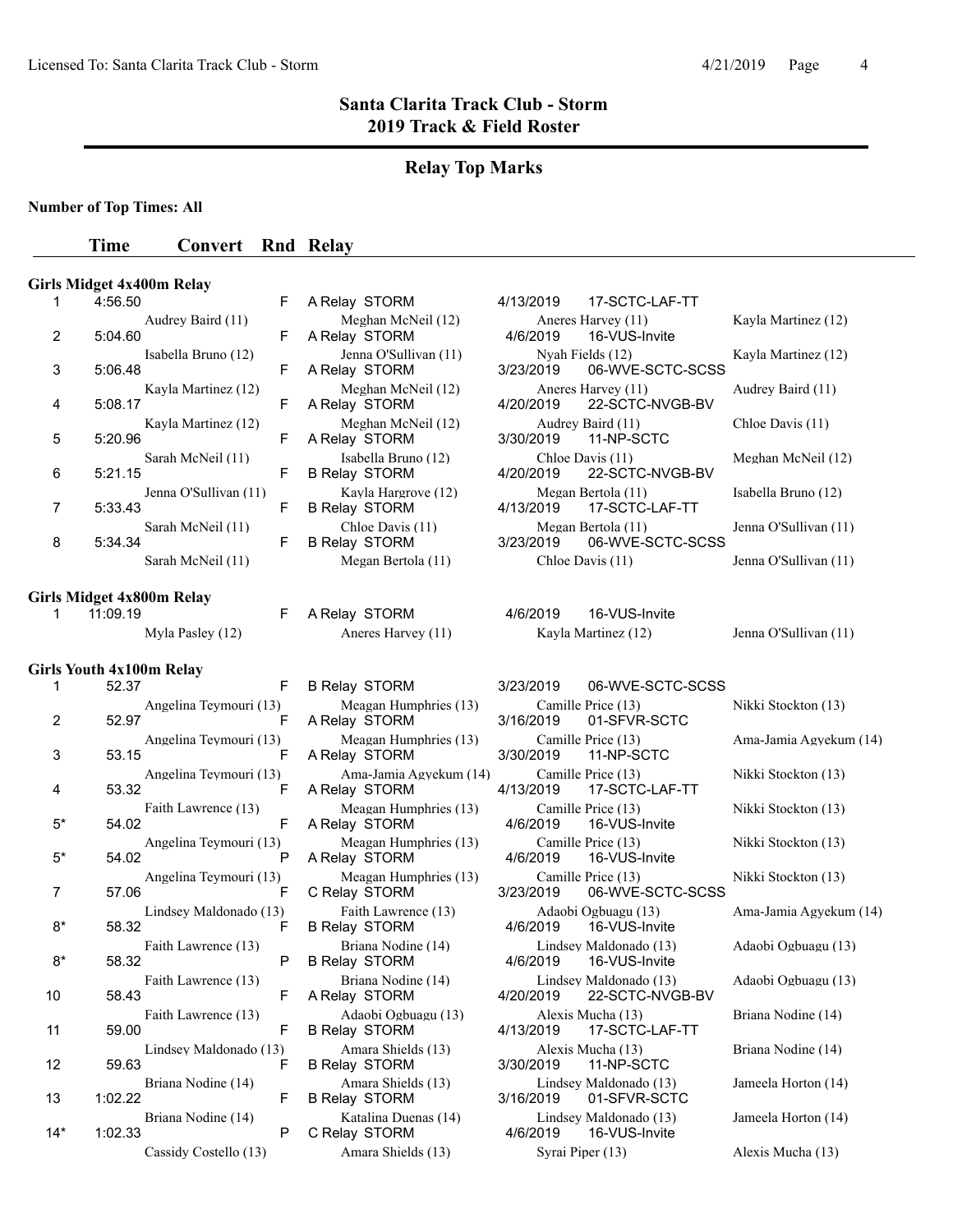### **Relay Top Marks**

#### **Number of Top Times: All**

### **Time Convert Rnd Relay** 14\* 1:02.33 F C Relay STORM 4/6/2019 16-VUS-Invite Cassidy Costello (13) Amara Shields (13) Syrai Piper (13) Alexis Mucha (13) 16 1:03.90 F B Relay STORM 4/20/2019 22-SCTC-NVGB-BV Cassidy Costello (13) Allison Hunter (13) Syrai Piper (13) Lindsey Maldonado (13)<br>
F C Relay STORM 3/30/2019 11-NP-SCTC 17 1:04.38 F C Relay STORM Cassidy Costello (13) <br>
F A Relay STORM 3/23/2019 06-WVE-SCTC-SCSS <br>
F A Relay STORM 3/23/2019 06-WVE-SCTC-SCSS 18 1:05.08 F A Relay STORM 3/23/2019 06-WVE-SCTC-SCSS Cassidy Costello (13) Jordyn Kelley (13) Briana Nodine (14) Krystal Cardosa (13)<br>
F C Relay STORM 3/16/2019 01-SFVR-SCTC 19 1:05.53 F C Relay STORM Faith Lawrence (13) Allison Hunter (13) Krystal Cardosa (13) Jordyn Kelley (13)<br>F C Relay STORM 4/13/2019 17-SCTC-LAF-TT 20 1:05.73 F C Relay STORM 4/13/2019 17-SCTC-LAF-TT Allison Hunter (13) Krystal Cardosa (13) Cassidy Costello (13) Jordyn Kelley (13)<br>F D Relay STORM 3/23/2019 06-WVE-SCTC-SCSS 21 1:07.57 F D Relay STORM 3/23/2019 06-WVE-SCTC-SCSS Brooke Manskar (14) Alexis Mucha (13) Allison Hunter (13) Evelyn Maldonado (13) **Girls Youth 4x400m Relay**  1 4:59.14 **F A Relay STORM** 4/13/2019 17-SCTC-LAF-TT Amelia Barnes (13) Ava Baird (13) Regan Thompson (13) Madison Cruz (14) 2 4:59.47 F A Relay STORM 3/16/2019 01-SFVR-SCTC Regan Thompson (13) Kelly Avila (14) Samantha Spaulding (13) Amelia Barnes (13) 3 5:19.21 **F A Relay STORM 3/23/2019 06-WVE-SCTC-SCSS** Samantha Spaulding (13) Madison Cruz (14) Regan Thompson (13) Sophie Bryant (13)<br>F B Relay STORM 3/23/2019 06-WVE-SCTC-SCSS 4 5:56.91 **F B Relay STORM 3/23/2019 06-WVE-SCTC-SCSS** Cassidy Costello (13) **Girls Youth 4x800m Relay**  1 11:07.99 **F A Relay STORM** 4/6/2019 16-VUS-Invite Ryan Vasquez (14) Ava Baird (13) Madison Cruz (14) Samantha Spaulding (13) **Boys SubGremlin 4x100m Relay**  1 A Relay STORM 4/6/2019 \* 1:21.92 F 16-VUS-Invite Collin Theule (6) Desmond Lewis (6) DaLarrian Hall (6) Isaiah Sisay (6)<br>P A Relay STORM 4/6/2019 16-VUS-Invite 1<sup>\*</sup> 1:21.92 P A Relay STORM Collin Theule (6) Desmond Lewis (6) DaLarrian Hall (6) Isaiah Sisay (6)<br>
F A Relay STORM 4/13/2019 17-SCTC-1 AF-TT 3 1:22.84 F A Relay STORM 4/13/2019 17-SCTC-LAF-TT Collin Theule (6) Desmond Lewis (6) Jeremiah Kenion (5) Isaiah Sisay (6)<br>
F A Relay STORM 3/30/2019 11-NP-SCTC 4 1:27.53 F A Relay STORM 3/30/2019 11-NP-SCTC Collin Theule (6) Desmond Lewis (6) Jeremiah Kenion (5) Isaiah Sisay (6) 5 1:32.46 F B Relay STORM 4/13/2019 17-SCTC-LAF-TT Christian Hattar (6) Cesar Rivas (6) Jalil Shields (6) Adam Nickell (6)<br>
F C Relay STORM 4/20/2019 22-SCTC-NVGB-BV 6 C Relay STORM 4/20/2019 1:33.63 F 22-SCTC-NVGB-BV Cesar Rivas (6) Desmond Lewis (6) Simon Koudelka (6) Jeremiah Kenion (5) 7 1:36.80 F A Relay STORM 3/16/2019 01-SFVR-SCTC Creed Avila (5) Cason Melendez (5) Adam Nickell (6) Landon Kazemzadeh (6)<br>F A Relay STORM 3/23/2019 06-WVE-SCTC-SCSS 8 1:48.39 F A Relay STORM 3/23/2019 06-WVE-SCTC-SCSS Christian Hattar (6) Ethan Lawrie (6) Reece Roxburgh (5) Simon Koudelka (6)<br>
F C Relay STORM 4/13/2019 17-SCTC-LAF-TT 9 1:54.18 F C Relay STORM 4/13/2019 17-SCTC-LAF-TT Landon Kazemzadeh (6) Simon Koudelka (6) Cason Melendez (5) Ethan Lawrie (6) 10 1:57.07 F B Relay STORM 3/16/2019 01-SFVR-SCTC Logan Covert (6) Zion DelPrado (5) DaLarrian Hall (6) Simon Koudelka (6)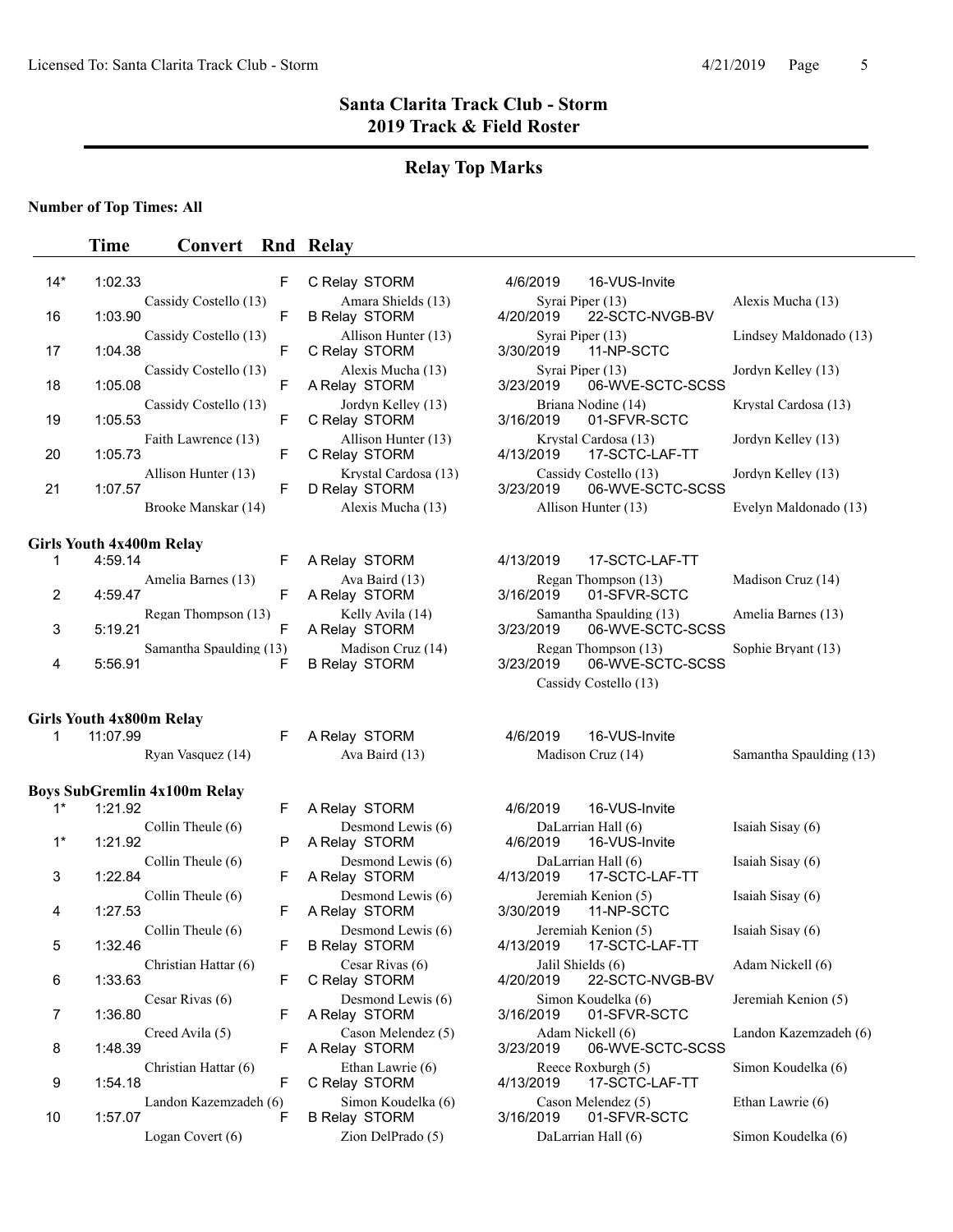### **Relay Top Marks**

**Number of Top Times: All**

#### **Time Convert Rnd Relay**

#### **Boys Gremlin 4x100m Relay**

| 1  | 1:13.27                          |
|----|----------------------------------|
|    | Jacob Bertola (8)                |
| 2  | 1:16.03<br>Jacob Bertola (8)     |
| 3  | 1:16.43                          |
| 4  | Miles Garner (8)<br>1:17.37      |
| 5  | Justin Gomez (8)<br>1:19.34      |
| 6  | Caleb Marinelli (7)<br>1:24.49   |
|    | Miles Garner (8)                 |
| 7  | 1:24.78<br>Russell Miller (8)    |
| 8  | 1:24.83                          |
| 9  | Miles Garner (8)<br>1:24.88      |
| 10 | Cole Stadler (8)<br>1:26.42      |
|    | Caleb Marinelli (7)              |
| 11 | 1:33.17<br>Ian Acosta (8)        |
| 12 | 1:39.12                          |
| 13 | Vincent Maldonado (8)<br>1:57.94 |
|    | Cade Nielson (7)                 |

#### **Boys Bantam 4x100m Relay**

| 1  | 1:00.65<br>F                           |  |
|----|----------------------------------------|--|
| 2  | Jaxon Dillard (10)<br>F<br>1:01.20     |  |
|    | Jaxon Dillard (10)                     |  |
| 3  | F<br>1:01.35                           |  |
| 4  | Jaxon Dillard (10)<br>F<br>1:04.68     |  |
|    | Raphael Bencun (10)                    |  |
| 5  | F<br>1:05.48                           |  |
| 6  | Juan Gutierrez Jr. (9)<br>1:07.65<br>F |  |
| 7  | Clement Bouyssou (9)<br>1:08.45<br>F   |  |
| 8  | Gideon Provens (10)<br>1:09.46<br>F    |  |
| 9  | Raphael Bencun (10)<br>F<br>1:10.83    |  |
| 10 | Clement Bouyssou (9)<br>1:10.90<br>F   |  |
| 11 | Karsyn Quitevis (9)<br>F<br>1:11.63    |  |
|    | Alexander Cruz-Bautista (9             |  |

| <b>B Relay STORM</b>                         |
|----------------------------------------------|
| Hank Simpson (8)<br>A Relay STORM            |
| Nolan Vasquez (7)<br>D Relay STORM           |
| Jacob Bertola (8)<br><b>B Relay STORM</b>    |
| Jamison Meeks (7)<br>A Relay STORM           |
| David Ganuza (8)<br><b>B Relay STORM</b>     |
| Hank Simpson (8)<br><b>B Relay STORM</b>     |
| Cole Stadler (8)<br><b>B Relay STORM</b>     |
| Ethan Miller (7)<br>C Relay STORM            |
| Jamison Meeks (7)<br>A Relay STORM           |
| Aiden Awad (8)<br>C Relay STORM              |
| Anthony Hoyos (7)<br>C Relay STORM           |
| Jamison Meeks (7)                            |
|                                              |
| A Relay STORM                                |
| Raphael Bencun (10)<br>C Relay STORM         |
| Raphael Bencun (10)<br>A Relay STORM         |
| Raphael Bencun (10)<br>A Relay STORM         |
| Carson Marinelli (10)<br>D Relay STORM       |
| Clement Bouyssou (9<br><b>B Relay STORM</b>  |
| Jeremiah Caradine (9<br><b>B Relay STORM</b> |
| Jeremiah Caradine (9                         |
|                                              |

C Relay STORM

F A Relay STORM 3/16/2019 01-SFVR-SCTC Miles Garner (8) Miles Garner (8) Hendrix Tucker (8) Noah Calderon (8)<br>F B Relay STORM 4/20/2019 22-SCTC-NVGB-BV 22-SCTC-NVGB-BV Hank Simpson (8) Griffin Schneider (7) Justin Gomez (8)<br>F A Relay STORM 4/13/2019 17-SCTC-LAF-TT 4/13/2019 17-SCTC-LAF-TT Nolan Vasquez (7) Miles Garner (8) Hank Simpson (8) Justin Gomez (8)<br>F D Relay STORM 3/23/2019 06-WVE-SCTC-SCSS 06-WVE-SCTC-SCSS Hank Simpson (8) Ethan Striplin (8) F B Relay STORM 4/13/2019 17-SCTC-LAF-TT Griffin Schneider (7) Jacob Bertola (8) F A Relay STORM 3/30/2019 11-NP-SCTC David Ganuza (8) Hank Simpson (8) Griffin Schneider (7)<br>F B Relay STORM 3/16/2019 01-SFVR-SCTC 01-SFVR-SCTC Hank Simpson (8) Cole Stadler (8) Griffin Schneider (7)<br>F B Relay STORM 3/23/2019 06-WVE-SCTC-SCSS 3/23/2019 06-WVE-SCTC-SCSS Cole Stadler (8) Russell Miller (8) Griffin Schneider (7)<br>F B Relay STORM 3/30/2019 11-NP-SCTC 11-NP-SCTC Ethan Miller (7) Molan Vasquez (7) Hendrix Tucker (8)<br>F C Relay STORM 4/20/2019 22-SCTC-NVGB-BV 4/20/2019 22-SCTC-NVGB-BV Jamison Meeks (7) Nolan Vasquez (7) Jacob Rudder (7)<br>F A Relay STORM 4/20/2019 22-SCTC-NVGB-BV 22-SCTC-NVGB-BV

Aiden Awad (8) Russell Miller (8) Cole Stadler (8)<br>
F C Relay STORM 3/16/2019 01-SFVR-SCTC 3/16/2019 01-SFVR-SCTC Anthony Hoyos (7) Jacob Rudder (7) Jamison Meeks (7)<br>F C Relay STORM 3/23/2019 06-WVE-SCTC-SCSS 06-WVE-SCTC-SCSS Ethan Miller (7) Aiden Awad (8)

3/16/2019 01-SFVR-SCTC Khalil Calhoun (10) Ethan Smith (10) 3/23/2019 06-WVE-SCTC-SCSS Khalil Calhoun (10) Ethan Smith (10) 3/30/2019 11-NP-SCTC Khalil Calhoun (10) Ethan Smith (10)<br>4/13/2019 17-SCTC-LAF-TT 17-SCTC-LAF-TT Brody Bohne (10) Ethan Smith (10) 3/23/2019 06-WVE-SCTC-SCSS  $J$  Nathan Striplin (9) Gideon Provens (10)  $3/30/2019$  11-NP-SCTC 11-NP-SCTC Levi Klaus (10) Gideon Provens (10) 3/16/2019 01-SFVR-SCTC Jeremiah Caradine (9) Carson Marinelli (10) Levi Klaus (10)<br>A Relay STORM  $4/20/2019$  22-SCTC-NVGB-BV 22-SCTC-NVGB-BV Jeremiah Caradine (9) Carson Marinelli (10) Brody Bohne (10)<br>  $\begin{array}{ccc}\n\text{Box} & \text{S/16/2019} \\
\text{O1-SFVR-SCTC}\n\end{array}$ C Relay STORM 3/16/2019 01-SFVR-SCTC Gavin Nelson (9) Cillon Torres (9) Micah Hargrove (10)<br>  $\begin{array}{ccc}\n\text{A/13/2019} & \text{17-SCTC-LAF-TT}\n\end{array}$ Gavin Nelson (9) Nathan Fowler (9) Gideon Provens (10) C Relay STORM 3/30/2019 11-NP-SCTC Alexander Cruz-Bautista (10) Myles Rounsaville (9) Juan Gutierrez Jr. (9)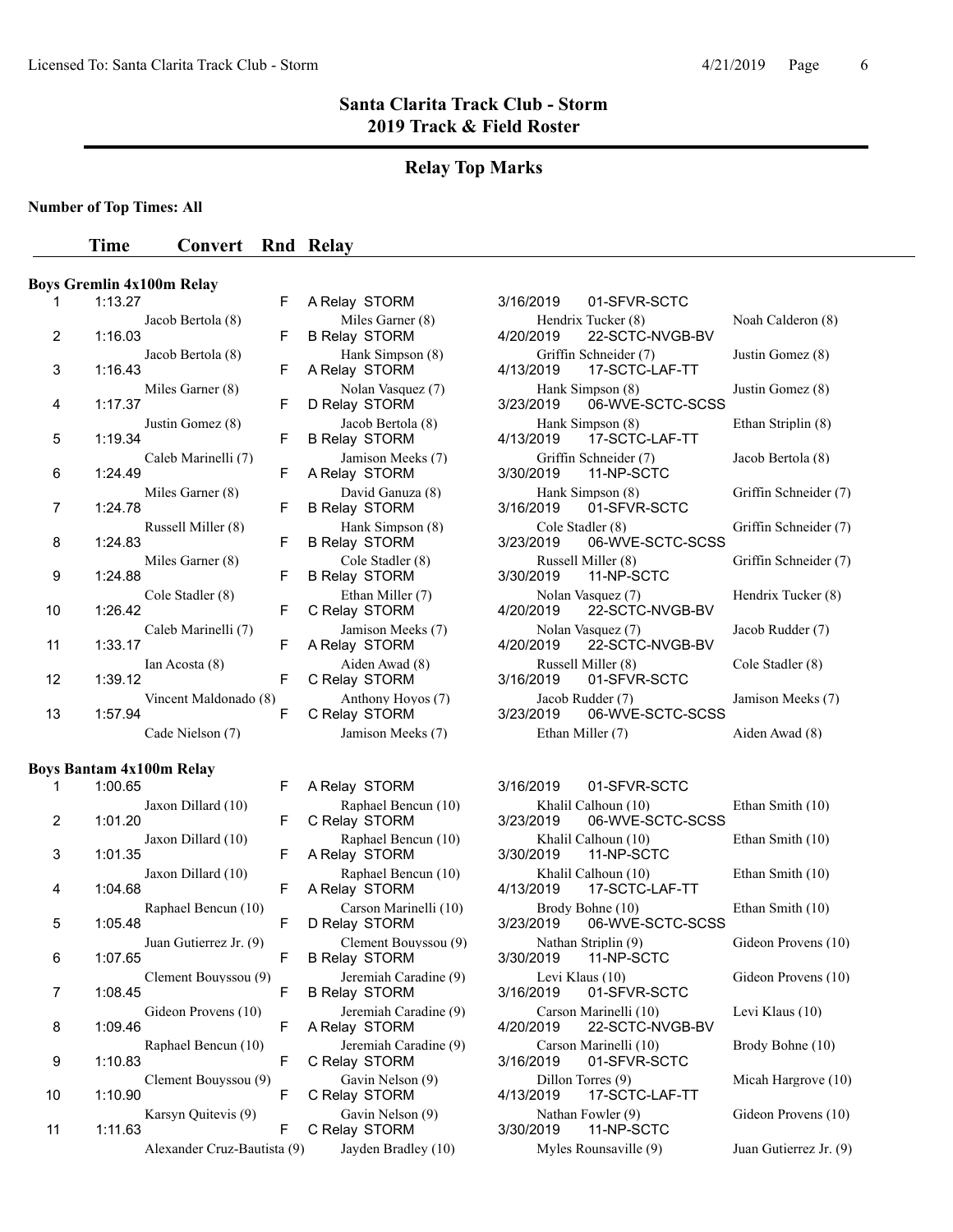# **Relay Top Marks**

**Number of Top Times: All**

# **Time Convert Rnd Relay**

| 12    | 1:12.24 |                                 | F            | <b>B Relay STORM</b>                         | 4/20/2019 |                   | 22-SCTC-NVGB-BV                           |                       |
|-------|---------|---------------------------------|--------------|----------------------------------------------|-----------|-------------------|-------------------------------------------|-----------------------|
| 13    | 1:12.36 | Dillon Torres (9)               | F            | Akwasi Agyekum (10)<br><b>B Relay STORM</b>  | 3/23/2019 |                   | Micah Hargrove (10)<br>06-WVE-SCTC-SCSS   | Gavin Nelson (9)      |
| 14    | 1:12.51 | Jeremiah Caradine (9)           | F            | Myles Rounsaville (9)<br>E Relay STORM       | 3/16/2019 |                   | Akwasi Agyekum (10)<br>01-SFVR-SCTC       | Dillon Torres (9)     |
| 15    | 1:12.53 | Akwasi Agyekum (10)             | P            | Shawn Bunnell (10)<br>A Relay STORM          | 4/6/2019  | Patrick Ellis (9) | 16-VUS-Invite                             | Myles Bruno $(10)$    |
| 16    | 1:14.90 | Nicolas Gastaldi (10)           | F            | Alexander Cruz-Bautista (9)<br>A Relay STORM | 3/23/2019 |                   | Jeremiah Caradine (9)<br>06-WVE-SCTC-SCSS | Levi Klaus (10)       |
| 17    | 1:15.83 | Brayden Roof (9)                | F            | Caleb Romine (10)<br>D Relay STORM           | 3/30/2019 |                   | Shawn Bunnell (10)<br>11-NP-SCTC          | Micah Hargrove (10)   |
| 18    | 1:16.08 | Dillon Torres (9)               | F            | Karsyn Quitevis (9)<br><b>B Relay STORM</b>  | 4/13/2019 |                   | Brayden Roof (9)<br>17-SCTC-LAF-TT        | Akwasi Agyekum (10)   |
| 19    | 1:16.69 | Micah Hargrove (10)             | F            | Caleb Romine (10)<br>F Relay STORM           | 3/16/2019 | Liam Salman (9)   | 01-SFVR-SCTC                              | Dillon Torres (9)     |
| 20    | 1:20.56 | Adrian Maya (9)                 | F            | Karsyn Quitevis (9)<br>C Relay STORM         | 4/20/2019 |                   | Caleb Romine (10)<br>22-SCTC-NVGB-BV      | Brayden Roof (9)      |
| 21    | 1:21.51 | Brayden Roof (9)                | F            | Liam Salman (9)<br>E Relay STORM             | 3/30/2019 |                   | Asher Covarrubias (9)<br>11-NP-SCTC       | Nathan Fowler (9)     |
| 22    | 1:23.23 | Nathan Fowler (9)               | F            | Adrian Maya (9)<br>D Relay STORM             | 3/16/2019 |                   | Asher Covarrubias (9)<br>01-SFVR-SCTC     | Gavin Nelson (9)      |
| 23    | 1:23.28 | Asher Covarrubias (9)           | F            | Nicolas Gastaldi (10)<br>E Relay STORM       | 3/23/2019 |                   | Cassel Crawford (9)<br>06-WVE-SCTC-SCSS   | Nathan Fowler (9)     |
|       |         | Asher Covarrubias (9)           |              | Alexander Cruz-Bautista (9)                  |           | Gavin Nelson (9)  |                                           | Liam Salman (9)       |
|       |         | <b>Boys Bantam 4x400m Relay</b> |              |                                              |           |                   |                                           |                       |
| 1     | 5:13.03 |                                 | F            | A Relay STORM                                | 4/20/2019 |                   | 22-SCTC-NVGB-BV                           |                       |
| $2^*$ | 5:14.82 | Jaxon Dillard (10)              | F            | Clement Bouyssou (9)<br>A Relay STORM        | 4/6/2019  |                   | Khalil Calhoun (10)<br>16-VUS-Invite      | Ethan Smith (10)      |
| $2^*$ | 5:14.82 | Khalil Calhoun (10)             | F            | Jaxon Dillard (10)<br>A Relay STORM          | 4/6/2019  |                   | Gideon Provens (10)<br>16-VUS-Invite      | Akwasi Agyekum (10)   |
| 4     | 5:27.37 | Khalil Calhoun (10)             | F            | Jaxon Dillard (10)<br>A Relay STORM          | 4/13/2019 |                   | Gideon Provens (10)<br>17-SCTC-LAF-TT     | Akwasi Agyekum (10)   |
|       |         | Khalil Calhoun (10)             |              | Jake Baird (9)                               |           |                   | Clement Bouyssou (9)                      | Jaxon Dillard (10)    |
|       |         | <b>Boys Midget 4x100m Relay</b> |              |                                              |           |                   |                                           |                       |
| 1     | 54.34   |                                 | F            | <b>B Relay STORM</b>                         | 4/20/2019 |                   | 22-SCTC-NVGB-BV                           |                       |
| 2     | 55.84   | Jared Parada (12)               | F            | Dylan Gomez (12)<br>A Relay STORM            | 4/6/2019  |                   | Obiajulu Ogbuagu (12)<br>16-VUS-Invite    | Andrew Vanegas (12)   |
| 3     | 57.18   | Daniel Metry (12)               | $\mathsf{P}$ | Alexander Weatherman (12)<br>A Relay STORM   | 4/6/2019  |                   | Dylan Gomez (12)<br>16-VUS-Invite         | Obiajulu Ogbuagu (12) |
| 4     | 59.03   | Daniel Metry (12)               | F            | Alexander Weatherman (12)<br>A Relay STORM   | 3/30/2019 |                   | Dylan Gomez (12)<br>11-NP-SCTC            | Obiajulu Ogbuagu (12) |
| 5     | 59.15   | Talan Johnson (12)              | F            | Daniel Metry (12)<br>C Relay STORM           | 3/23/2019 |                   | Kenneth Lewis (11)<br>06-WVE-SCTC-SCSS    | Andrew Vanegas (12)   |
| 6     | 1:00.18 | Kenneth Lewis (11)              | F            | Obiajulu Ogbuagu (12)<br>C Relay STORM       | 4/20/2019 |                   | Daniel Metry (12)<br>22-SCTC-NVGB-BV      | Talan Johnson (12)    |
| 7     | 1:00.40 | Daniel Metry (12)               | F            | Alexander Weatherman (12)<br>A Relay STORM   | 3/16/2019 |                   | Maddox Espinosa (12)<br>01-SFVR-SCTC      | Talan Johnson (12)    |
| 8     | 1:01.56 | Chase Moss (12)                 | F            | Dean Trujillo (11)<br><b>B Relay STORM</b>   | 3/30/2019 |                   | Jordan Ibarra (11)<br>11-NP-SCTC          | Dylan Gomez (12)      |
|       |         | Maxx Bohne (11)                 |              | Alexander Weatherman (12)                    |           |                   | Jordan Ibarra (11)                        | Chase Moss (12)       |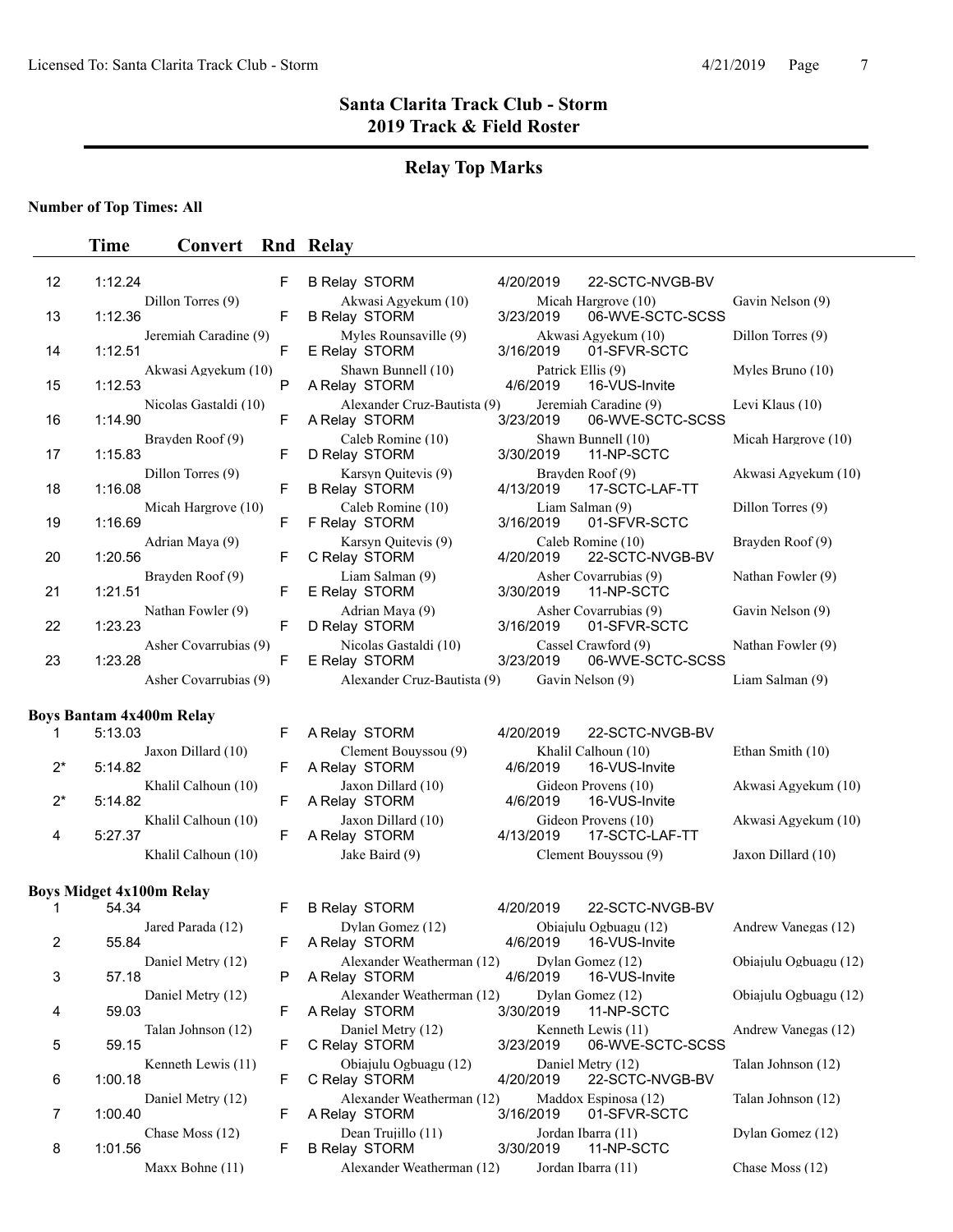# **Relay Top Marks**

**Number of Top Times: All**

### **Time Convert** Rnd Relay

| 9     | 1:01.80                        |                                 | F | <b>B Relay STORM</b>                             | 4/13/2019             | 17-SCTC-LAF-TT                          |                           |
|-------|--------------------------------|---------------------------------|---|--------------------------------------------------|-----------------------|-----------------------------------------|---------------------------|
| 10    | 1:02.29                        | Nicolas Funez (11)              | F | Kenneth Lewis (11)<br>A Relay STORM              | 4/13/2019             | David DelPrado (12)<br>17-SCTC-LAF-TT   | Chase Moss (12)           |
| 11    | 1:03.12                        | Alexander Weatherman (12)       | F | Dylan Gomez (12)<br>D Relay STORM                | 4/20/2019             | Dean Trujillo (11)<br>22-SCTC-NVGB-BV   | Andrew Vanegas (12)       |
| 12    | 1:04.59                        | Collin Lefferts (11)            | F | Maxx Bohne (11)<br>C Relay STORM                 | 4/13/2019             | Andrew Fowler (12)<br>17-SCTC-LAF-TT    | David DelPrado (12)       |
| 13    | 1:04.85                        | Collin Lefferts (11)            | F | Maxx Bohne (11)<br>D Relay STORM                 | 3/23/2019             | Ayden Mariscal (12)<br>06-WVE-SCTC-SCSS | Andrew Fowler (12)        |
| 14    | 1:05.71                        | Maxx Bohne (11)                 | F | Israel Robinson (11)<br><b>B Relay STORM</b>     | 3/16/2019             | David DelPrado (12)<br>01-SFVR-SCTC     | Chase Moss (12)           |
| 15    | 1:05.84                        | Andrew Fowler (12)              | F | David DelPrado (12)<br>C Relay STORM             | 3/30/2019             | Maddex Hernandez (11)<br>11-NP-SCTC     | Kenneth Lewis (11)        |
| 16    | 1:06.54                        | Honor Manthei (11)              | P | Konner Quitevis (12)<br><b>B Relay STORM</b>     | 4/6/2019              | Andrew Fowler (12)<br>16-VUS-Invite     | David DelPrado (12)       |
| 17    | 1:07.17                        | Jordan Ibarra (11)              | F | Maddex Hernandez (11)<br><b>B Relay STORM</b>    | 3/23/2019             | Ayden Mariscal (12)<br>06-WVE-SCTC-SCSS | Kenneth Lewis (11)        |
| 18    | 1:12.39                        | Miles Dehaven (11)              | F | Alexander Weatherman (12)<br>C Relay STORM       | 3/16/2019             | Konner Quitevis (12)<br>01-SFVR-SCTC    | Andrew Fowler (12)        |
| 19    | 1:16.23                        | Caleb Dennison (11)             | F | Corban Lawrie (11)<br>A Relay STORM              | 4/20/2019             | Miles Dehaven (11)<br>22-SCTC-NVGB-BV   | Maddox Espinosa (12)      |
| 20    | 1:16.42                        | Honor Manthei (11)              | F | Dylan Whitaker (11)<br>D Relay STORM             | 4/13/2019             | Nathan Hattar (12)<br>17-SCTC-LAF-TT    | Miles Dehaven (11)        |
|       |                                | Corban Lawrie (11)              |   | Maddex Hernandez (11)                            |                       | Caleb Dennison (11)                     | Konner Quitevis (12)      |
|       |                                | <b>Boys Midget 4x800m Relay</b> |   |                                                  |                       |                                         |                           |
| 1     | 10:48.30                       |                                 | F | A Relay STORM                                    | 4/6/2019              | 16-VUS-Invite                           |                           |
|       |                                | Emilio Oviedo (11)              |   | Austin Duenas (11)                               |                       | Tyler Halvorsen (11)                    | Alfie Neall-Johnston (11) |
|       | <b>Boys Youth 4x100m Relay</b> |                                 |   |                                                  |                       |                                         |                           |
| 1     | 50.87                          |                                 | F | A Relay STORM                                    | 4/13/2019             | 17-SCTC-LAF-TT                          |                           |
| 2     | 51.72                          | Nickolas Valenzuela (13)        | F | Alexander Mucha (13)<br>A Relay STORM            | 3/23/2019             | Dominic Lewis (14)<br>06-WVE-SCTC-SCSS  | Michael Hawkins (14)      |
| 3     | 51.85                          | GianMarco Solano (14)           | F | Nickolas Valenzuela (13)<br>A Relay STORM        | 3/16/2019             | Dominic Lewis (14)<br>01-SFVR-SCTC      | Michael Hawkins (14)      |
| 4     | 52.23                          | GianMarco Solano (14)           | F | Nickolas Valenzuela (13)<br><b>B Relay STORM</b> | 3/23/2019             | Dominic Lewis (14)<br>06-WVE-SCTC-SCSS  | Michael Hawkins (14)      |
| 5     | 53.12                          | Navin Srinivasan (14)           | F | William Jefferson (13)<br>A Relay STORM          | 4/20/2019             | Alexander Mucha (13)<br>22-SCTC-NVGB-BV | Isaiah Cabrera (14)       |
| 6     | 53.30                          | Nickolas Valenzuela (13)        |   | Alexander Mucha (13)<br>A Relay STORM            | 3/30/2019  11-NP-SCTC | Dominic Lewis (14)                      | Michael Hawkins (14)      |
| 7     | 54.14                          | Navin Srinivasan (14)           | F | Alexander Mucha (13)<br><b>B Relay STORM</b>     | 4/13/2019             | Dominic Lewis (14)<br>17-SCTC-LAF-TT    | Nickolas Valenzuela (13)  |
| 8     | 54.38                          | GianMarco Solano (14)           | F | Skylar Rogers (14)<br><b>B Relay STORM</b>       | 3/30/2019             | Navin Srinivasan (14)<br>11-NP-SCTC     | Isaiah Cabrera (14)       |
| 9     | 55.12                          | GianMarco Solano (14)           | F | William Jefferson (13)<br><b>B Relay STORM</b>   | 3/16/2019             | Kejhan Gory (13)<br>01-SFVR-SCTC        | Isaiah Cabrera (14)       |
| 10    | 56.47                          | Melvin Khoo (14)                | F | Isaiah Cabrera (14)<br>C Relay STORM             | 3/23/2019             | Skylar Rogers (14)<br>06-WVE-SCTC-SCSS  | Clayton Woods (14)        |
| $11*$ |                                | Sebastian Martinez (13)         | P | Melvin Khoo (14)<br>A Relay STORM                | 4/6/2019              | Kejhan Gory (13)<br>16-VUS-Invite       | Clayton Woods (14)        |
|       | 57.30                          |                                 |   |                                                  |                       |                                         |                           |